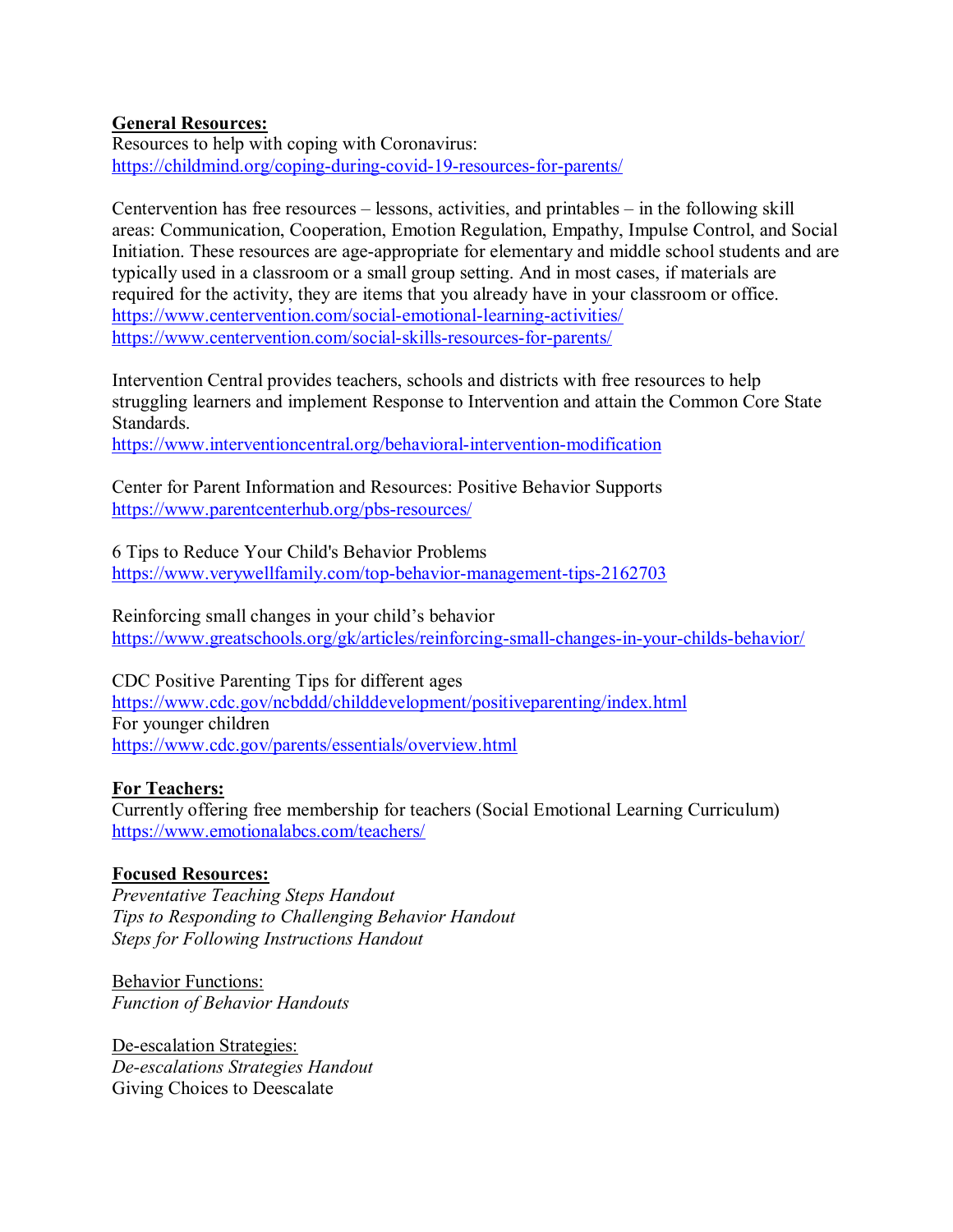• <https://www.pbisworld.com/tier-1/give-choices/>

Speaking calmly to deescalate

• <https://www.pbisworld.com/tier-1/use-calm-neutral-tone/>

Avoiding Power Struggles:

<https://www.pbisworld.com/tier-1/avoid-power-struggles/>

Praise:

*Praise-Recognition Handout* Acknowledging Positive Behavior

• <https://www.pbisworld.com/tier-1/acknowledging-positive-behavior/>

Positive Praise

• <https://www.pbisworld.com/tier-1/positive-praise/>

## Rewards/Reinforcement:

*Effective-positive-rewards-steps Handout* Simple Reward System

• <https://www.pbisworld.com/tier-1/rewards-simple-reward-systems-incentives/>

How to Use Rewards

- <https://www.cdc.gov/parents/essentials/consequences/rewards.html>
- Free and Low-Cost Reward Ideas for Kids
	- <https://www.verywellfamily.com/free-and-low-cost-reward-ideas-for-kids-1094890>
- 51 Reward Ideas to Motivate and Inspire your Kids
	- <https://habyts.com/51-reward-ideas-to-motivate-and-inspire-kids/>

Using Positive Reinforcement to Improve Behavior

• <https://www.verywellfamily.com/positive-reinforcement-child-behavior-1094889>

The Ultimate List of PBIS Incentives

• <https://www.pbisrewards.com/pbis-incentives/>

# Catching Students/Kids Being Good:

[https://www.teachervision.com/catch-them-being-good-technique-handling-disruptive](https://www.teachervision.com/catch-them-being-good-technique-handling-disruptive-behavior?page=2)[behavior?page=2](https://www.teachervision.com/catch-them-being-good-technique-handling-disruptive-behavior?page=2)

Consequences:

Clear, Consistent, And Predictable Consequences

• <https://www.pbisworld.com/tier-1/clear-consistent-predictable-consequences/>

Logical Consequences

• <http://csefel.vanderbilt.edu/briefs/handout18.pdf>

# Tone of Voice:

*Your Word Matter Handout* Speaking – Calm and Neutral Tone

• <https://www.pbisworld.com/tier-1/speak-in-calm-and-neutral-tone/>

Positive Language in the Classroom

• <https://www.weareteachers.com/positive-language-in-the-classroom/>